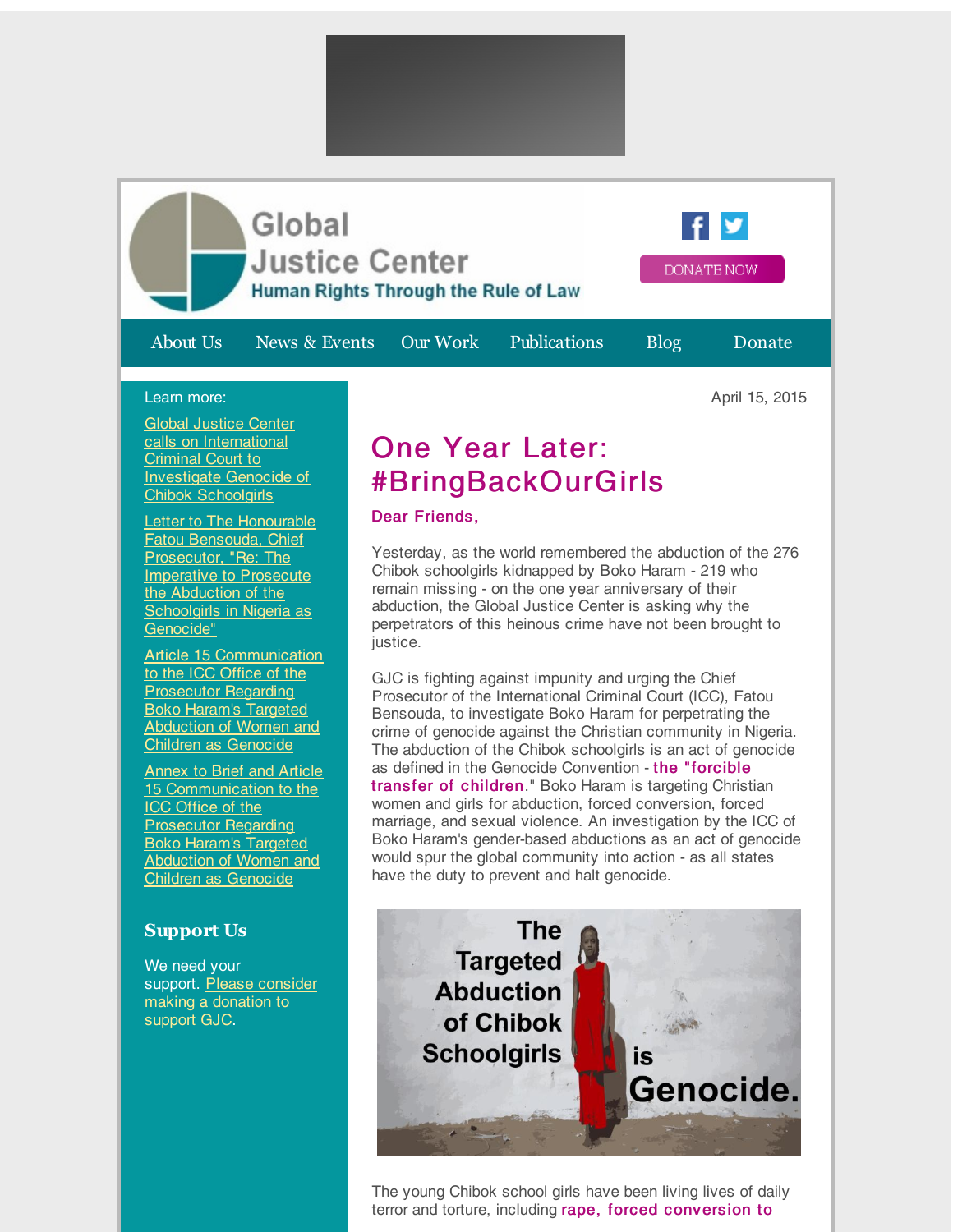Islam, forced marriage, forced pregnancy and sexual slavery, for 365 days and there has been no internationally motivated effort to rescue them. This demonstrates the enormous gulf between the global concern for women and the political will to do anything about it.



Last night, GJC joined activists, including representatives of Pathfinders Justice Initiative, #BringBackOurGirlsNYC, and the United Nations Church Center, at a candlelight vigil and silent march to the Nigerian Consulate. When speaker after speaker asked "what do we do next?" GJC responds that the world the must demand justice, accountability, and the safe return of the kidnapped schoolgirls. Every time an atrocity like genocide occurs, the world says, "never again." The genocide of the Chibok schoolgirls is happening now. The first step to halting genocide is acknowledging that it is occurring. It is time for the International Criminal Court and the international community to send a clear message that genocide will not be tolerated.



The Global Justice Center works for peace, justice, and security by enforcing international laws that protect human rights and promote gender equality. We rely on people like you to make change happen in the parts of the world most in need. Thank you for your continued support of GJC's work. Any donation of yours will be augmented by a 3 to 1 grant from an anonymous donor.

GJC's letter to the Prosecutor can be found [here](http://r20.rs6.net/tn.jsp?f=001LP4xaVH-uQBEj7FkH47tkU5_HvPq4MPGNtSSU1JOgkT52iN54Wf4M1mruHOJSyVWJyc_w5W9QCDmDjL-0t47suo87Ck7XXa133XyUjEvRh6acwd4Jyku6gKA6LimsG_j6SiFlek_npEMUlr3wCATP-TiyPJPYEyv8KzLpjhkTqeBvAJIAKpjGjLlBamZnhxTq_yZZEyl9-jxHDaVrDAQgn90YKxCCTZAlZK_DDHZaJ_9bvexdqKEt0Ro2LTpRtP9CtpUkg2t-Oylsi_ofJ3qgjnRVC2SmrmFdRrwfOIPjvHun_QfS_v5MRn4nAdtqWum93muYep2iCYeqg8mkL_H1MF6F67e-iJhRCmAcQw1NUZAqpBoRSSGQFhRPpfwvcP2yYXipedtmQKRHlry9wHTJCDOwy-iekG8E4zUhvV5F40=&c=&ch=). GJC's